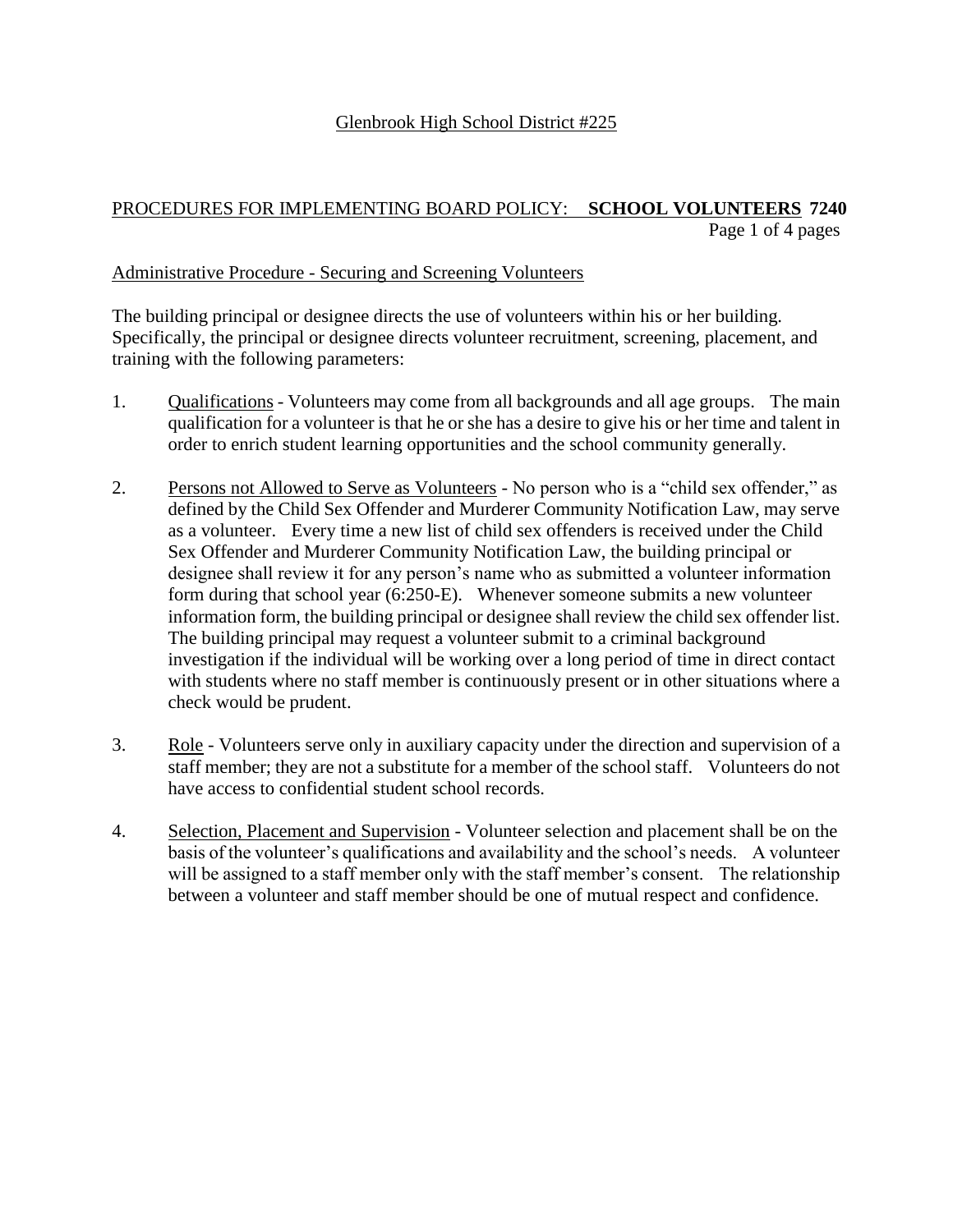### PROCEDURES FOR IMPLEMENTING BOARD POLICY: **SCHOOL VOLUNTEERS 7240** Page 2 of 4 pages

5. Screening - Screening volunteers is critical because of the vulnerability of the population the school district serves. Each volunteer must register in the school's main office at the beginning of each visit and wear a name tag while in the building. Unless he or she has already done so during the current academic year, the volunteer must complete an information form and waiver. Absent an indication on the form that the volunteer may not qualify; e.g., the volunteer is a convicted felon, the volunteer may proceed to the assigned activity.

A request to volunteer or to continue volunteering will be denied if the volunteer behaves in any manner that demonstrates he or she is not a good role model or is otherwise detrimental to the school environment. Examples of such behavior include: swearing, failing to be dependable, failing to follow the supervisor's instructions, committing any criminal act on school grounds or at a school activity, touching a student in a rude or overly forceful manner, failing to dress in an appropriate manner, or violating any school rule.

6. Training - Each academic year, when a person first completes the volunteer registration form, the principal or designee should give the person a copy of this administrative procedure along with other pertinent information. The staff member to whom the volunteer s assigned is responsible for explaining his or her expectations of the volunteer. The principal or designee should make appropriate training opportunities for those volunteer activities requiring a skill or knowledge base; e.g., working in the computer lab.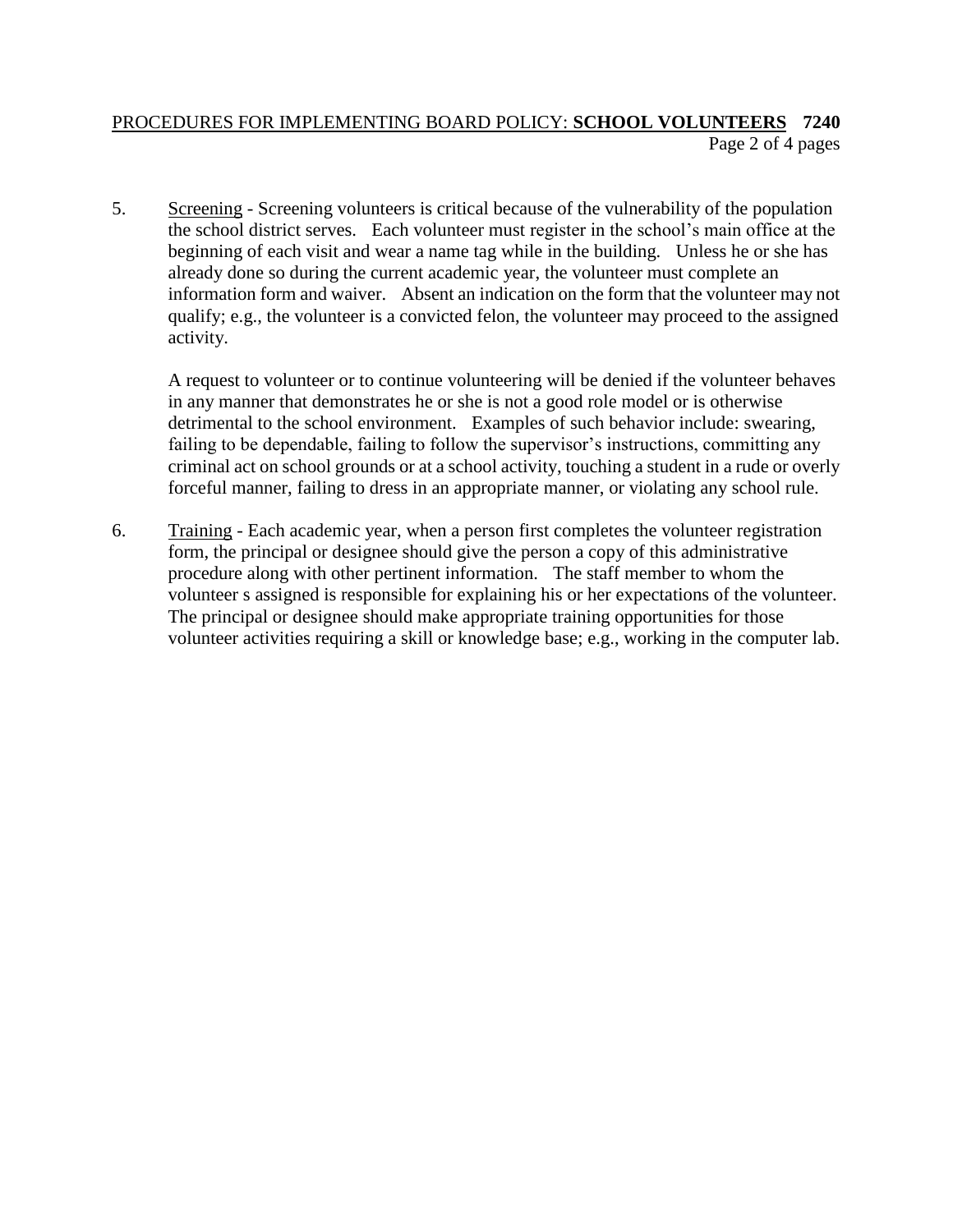## PROCEDURES FOR IMPLEMENTING BOARD POLICY: **SCHOOL VOLUNTEERS 7240** Page 3 of 4 pages

## **Volunteer Information Form and Waiver of Liability**

*Only one form needs to be completed by a volunteer each school year. Please print clearly in ink.*

| <b>Information Form</b>                     |                    |                                  |                                                                                             |  |
|---------------------------------------------|--------------------|----------------------------------|---------------------------------------------------------------------------------------------|--|
|                                             |                    |                                  |                                                                                             |  |
| Last                                        | First              | Middle                           | Phone                                                                                       |  |
|                                             |                    |                                  |                                                                                             |  |
| <b>Street</b>                               | City               |                                  | Zip Code                                                                                    |  |
|                                             |                    |                                  |                                                                                             |  |
|                                             |                    |                                  |                                                                                             |  |
|                                             |                    |                                  | Are you now or have you ever been a school volunteer?                                       |  |
| At which school?<br><u>At which school?</u> |                    |                                  | Year?                                                                                       |  |
|                                             |                    |                                  | The name of any child or ward attending this school:                                        |  |
| <b>Criminal Conviction Information</b>      |                    |                                  |                                                                                             |  |
|                                             |                    |                                  |                                                                                             |  |
|                                             |                    |                                  | Have you ever been convicted of a felony? _________ If you answered YES, list all offenses. |  |
|                                             | Offense Date Place |                                  |                                                                                             |  |
|                                             |                    |                                  |                                                                                             |  |
| Date                                        |                    | Signature of Volunteer           |                                                                                             |  |
|                                             |                    | <b>Printed Name of Volunteer</b> |                                                                                             |  |